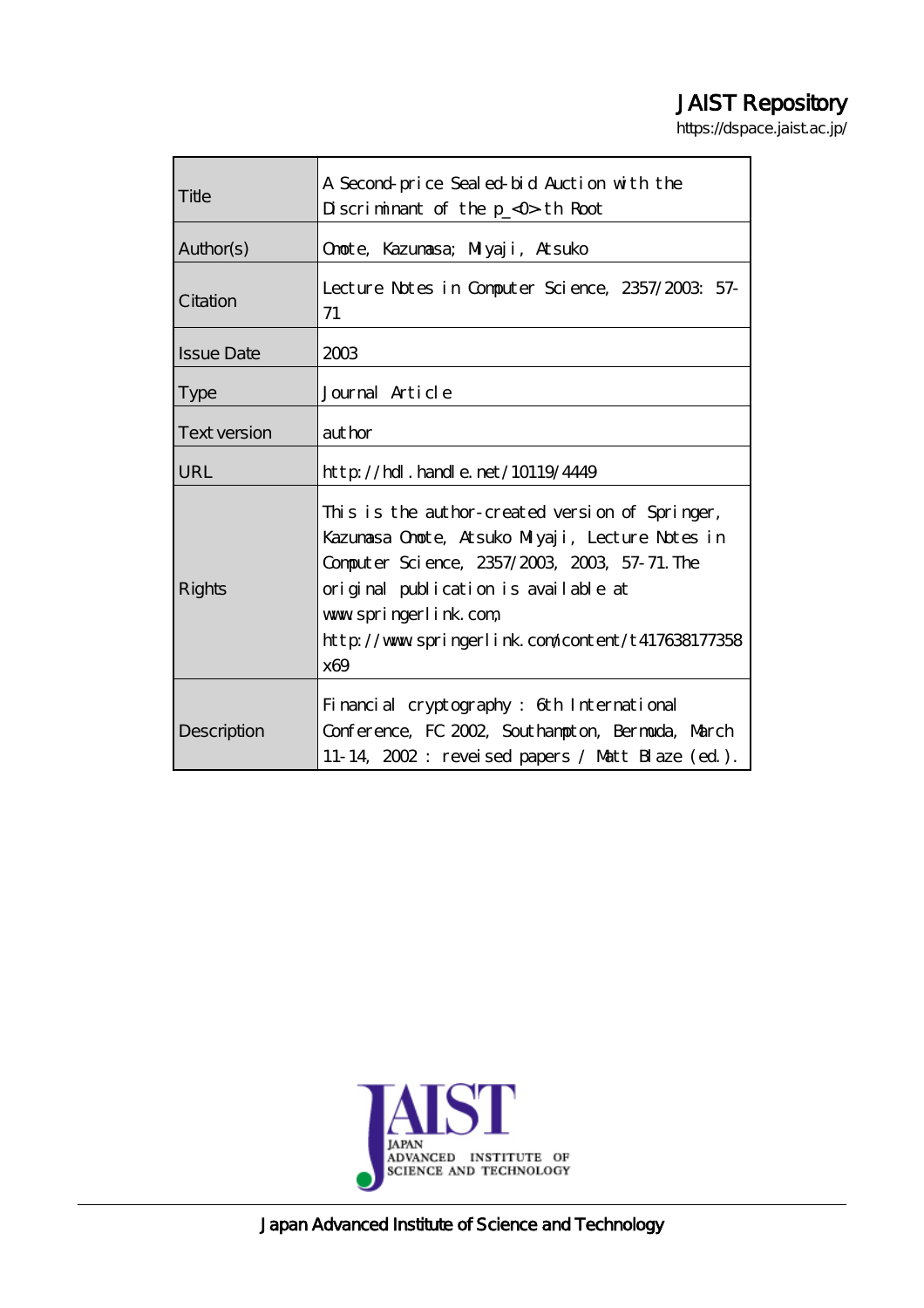# A Second-price Sealed-bid Auction with Verifiable Discriminant of  $p_0$ -th Root<sup>\*</sup>

Kazumasa Omote and Atsuko Miyaji

School of Information Science Japan Advanced Institute of Science and Technology, Asahidai 1-1, Tatsunokuchi, Nomi, Ishikawa, 923-1292 JAPAN E-mail: {omote, miyaji}@jaist.ac.jp

Abstract. A second-price sealed-bid auction is that a bidder who offers the highest price gets a good in the second highest price. This style of auction solves the problems of both an English auction and a first-price sealed-bid auction. An electronic first-price sealed-bid auction cannot directly be applied to a second-price sealed-bid auction which keeps the highest bid secret. We propose the veriable discriminant function of the  $p_0$ -th root. Our auction scheme satisfies public verifiability of auction results, and also does not have a single entity who knows the highest bid value even after an auction. Furthermore the bidding cost of our scheme is lower than that of the previous one.

Keywords: Proof of knowledge, Public veriability, Economics

### $\mathbf{1}$ **Introduction**

### 1.1 Background

A sealed-bid auction is that each bidder secretly submits a bid to auction manager (AM) only once for an auction. Compared with English auction, a winner is decided more efficiently. In a *first-price sealed-bid auction*, a bidder who offers the highest price gets a good in the highest price. However, a bidder does not have the *dominant strategy* (optimal strategy) in this auction type, so a winning bid may be much higher or much lower. There are many studies on an electronic first-price sealed-bid auction  $[2, 5, 8{-}10, 12{-}18]$ . On the other hand, in a secondprice sealed-bid auction, a bidder who offers the highest price gets a good in the second highest price. This style of auction has the *incentive compatibility*. The dominant strategy for each bidder is to place a bid honestly her/his own true value[19]. So it works the competition principle as well as English auction and a winning bid reflects a market price better than a first-price sealed-bid auction. In our scheme, we electronically realize a second-price sealed-bid auction.

<sup>?</sup> This work has been supported by the Telecommunications Advancement Organization of Japan under the grant for international joint research related to information communications.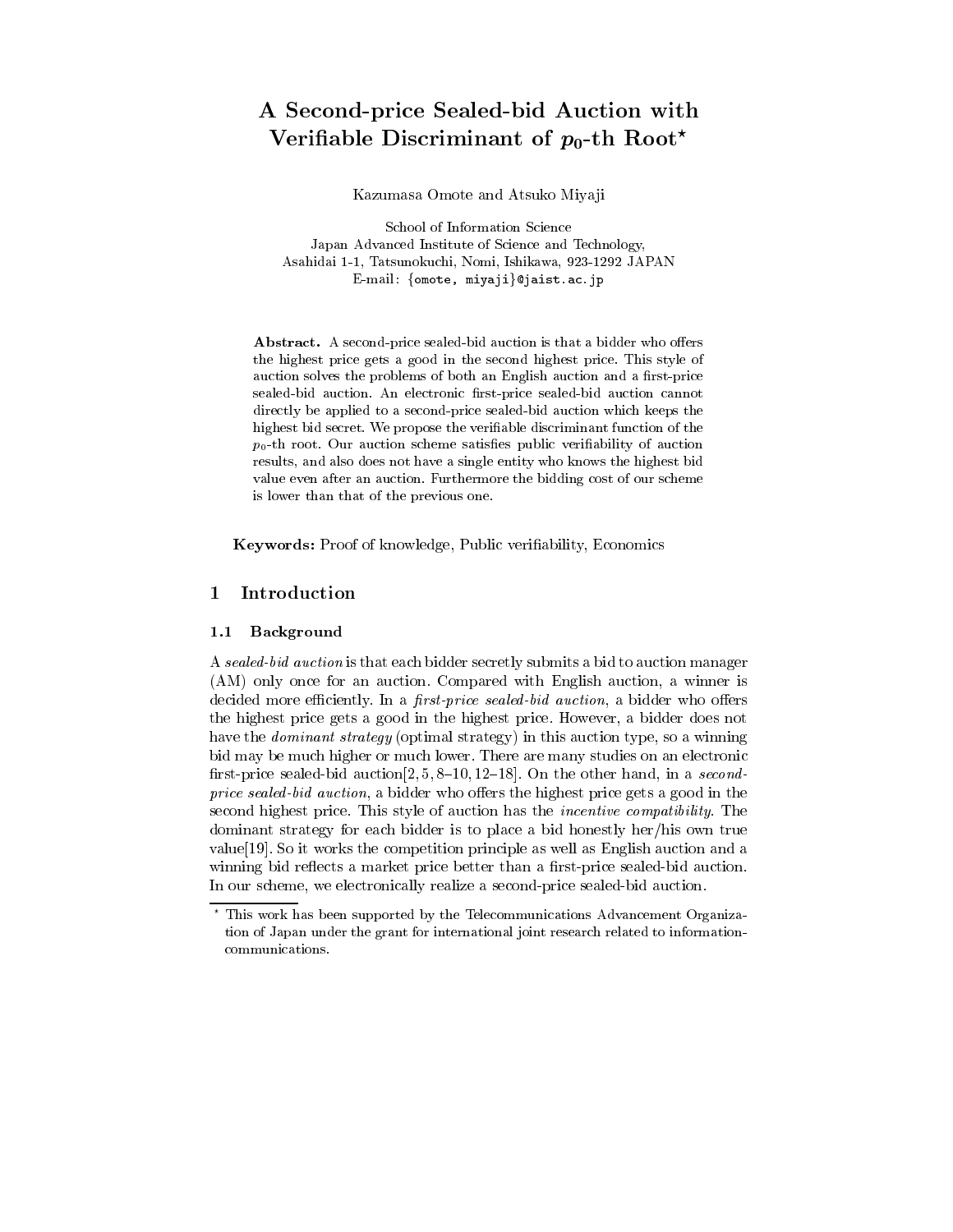An electronic second-price sealed-bid auction should satisfy the following properties:

- (a) Secrecy of the highest bid: The scheme should not disclose the exact value of the highest bid. Furthermore, nobody can know the information about the highest bid except that it is placed higher than the second highest bid value. This property is desired for secrecy of winner's bid.
- (b) Anonymity of the second highest bid: Nobody can identify a bidder who places the second highest bid  $(\mathcal{B}_{sec})$ . This property is desired because the second highest bid is opened.
- (c) Public veriability: Anyone can verify the correctness of an auction.
- (d) Secrecy of loosing bids: The scheme should keep loosing bids secret. This property is desired in order to keep loser's privacy for the auction managers.
- (e) Robustness: Any malicious bid can be detected and removed justly by authorities.
- (f) **Non-cancelability:** A winner cannot deny that she/he submitted the highest bid after the winner decision procedure.

It is easy to apply a second-price sealed-bid auction to a first-price sealed-bid auction. But a first-price sealed-bid auction cannot directly be applied to a second-price sealed-bid auction which keeps the highest bid secret with public veriability. This is why we need new techniques for a second-price sealed-bid auction.

### 1.2 Related works

We discuss several studies  $[13, 7, 1]$  as a second-price sealed-bid auction. These schemes set the bidding points discretely. [13] realizes some kinds of sealed-bid auctions using two auction managers AM1 and AM2, which applies the oblivious transfer. But this scheme requires the cut-and-choose technique in order to satisfy public verifiability. Kikuchi  $[7]$  also proposed the  $(M+1)$ st-price sealed-bid auction using the veriable secret sharing technique, where the bidding point is represented by the degree of a polynomial shared by the number of AMs  $m$ . In his scheme, there exist some drawbacks: (1) this scheme has a undesirable condition that  $m$  is larger than the number of bidding points, so it is difficult to set many bidding points; (2) anyone can anonymously disturb an auction by submitting an invalid bid. These problems are solved in our scheme. Abe and Suzuki [1] proposed the  $(M+1)$ st-price sealed-bid auction using homomorphic encryption and mix and match technique[6]. Their scheme realizes public veri ability of a winner and the winning bid. However, each bidder must compute K+1 zero-knowledge proofs in bidding, where K is the number of bidding points.

### 1.3 Our result

Our second-price sealed-bid auction scheme uses two kinds of auction managers (AM1 and AM2). AM1 treats the bidder registration. AM2 manages the bidding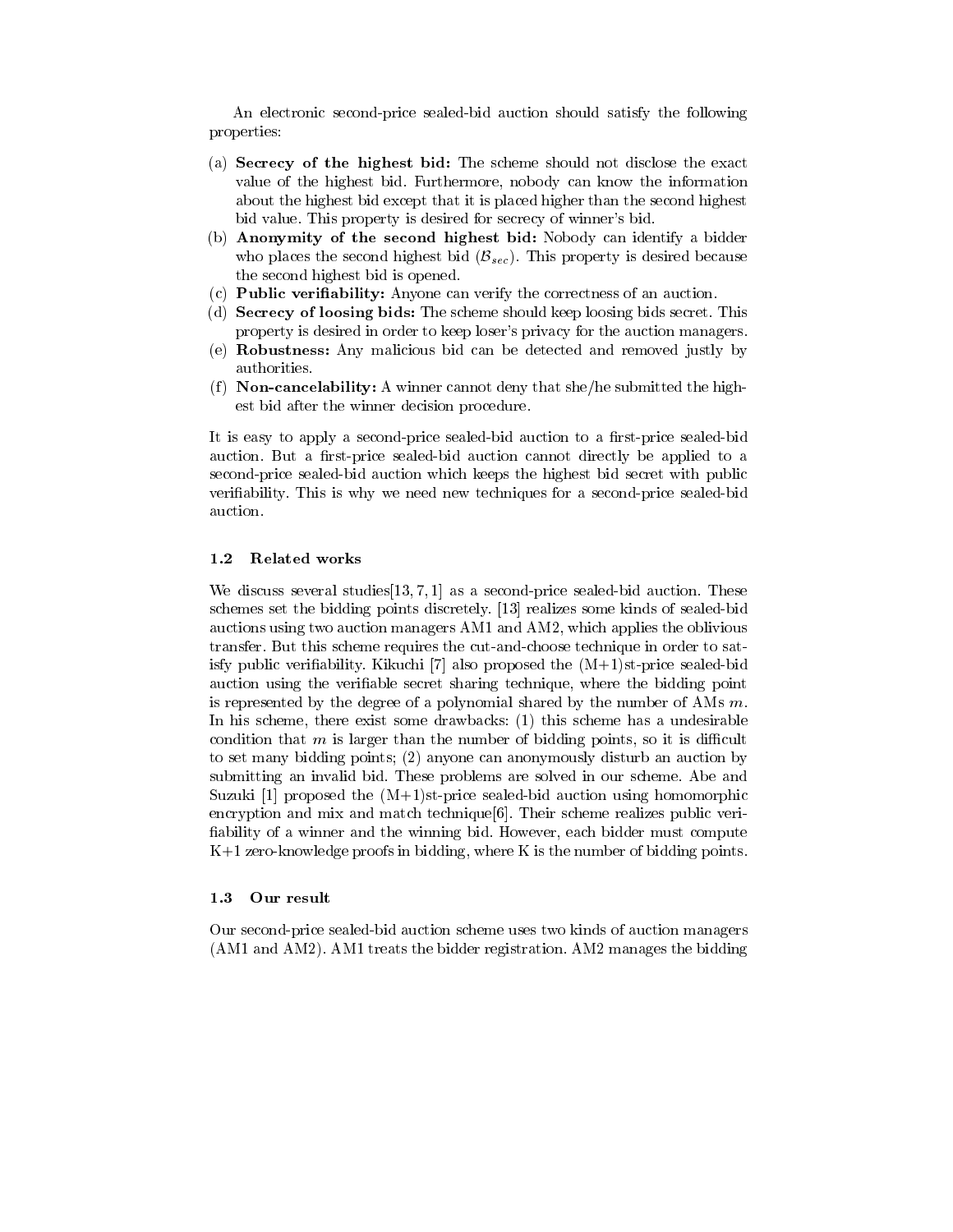phase in an auction. Only the cooperation of both AM1 and AM2 can decide a winning bid, together with a winner. In the bidding phase, each bid can be verified by AM1 and AM2. In the opening phase, anyone can verify the auction process and the results (a winning bid and a winner) by the techniques of the discriminant function of the  $p_0$ -th root, the verifiable w-th power mix, the verifiable ElGamal decryption, and the verifiable decryption mix. Our scheme satisfies the above properties. Nobody can know the information about the highest bid except that it is placed higher than the second highest bid value, but anybody can publicly verify the auction results. There is no single entity who knows the highest bid value, a bidder  $\mathcal{B}_{sec}$ , and loosing bid values by himself. Furthermore, each bidder does not have to compute the zero-knowledge proofs unlike [1]. So the computational cost of bidder is lower.

The remaining of this paper is organized as follows. Section 2 discusses the effect of a second-price sealed-bid auction from the viewpoints of economics. Section 3 reviews the previous scheme[1] and describes its drawbacks. Section 4 describes our protocol in detail. Section 5 investigates the features of our scheme.

## <sup>2</sup> Economic Viewpoints

### 2.1 Advantages of a second-price sealed-bid auction

A second-price sealed-bid auction has been proposed by W. Vickrey in 1961[19], who won the Nobel Economics Prize in 1996. A second-price sealed-bid auction is that each bidder secretly submits a bid to Auctioneer only once, and a bidder who offers the highest price gets a good in the second highest price. Here we explain why a second-price sealed-bid auction is so outstanding by the following example. Three bidders  $\{\mathcal{B}_1, \mathcal{B}_2, \mathcal{B}_3\}$  participate the car, BMW, auction and their true values for it, which means the maximum value that each bidder can spend, are as follows:

- ${\bf -B}_1$ 's true value : \$66,000;
- $\mathcal{B}_2$ 's true value : \$64,400;
- $B_3$ 's true value : \$60,900.

If a bidder can buy BMW cheaper than her/his true value, she/he will make a profit. If she/he buys BMW higher than her/his true value, her/his purchase will end in failure. So the true value means the boundary between losses and gains for each bidder.

Suppose that they participate in a first-price sealed-bid auction under the above situation. Then each bidder will never place her/his true value because she/he wants to buy BMW as cheap as possible. In this case, it is often happened for each bidder to tap other bids in order to estimate exactly her/his bid since they can buy it as cheap as possible. If a winning bid is much higher than the second highest price, a winner may want to cancel it. Even if a winner bought a good, she/he will not agree with it.

However, suppose that they participate in a second-price sealed-bid auction. Then each bidder will place her/his true value because she/he cannot reduce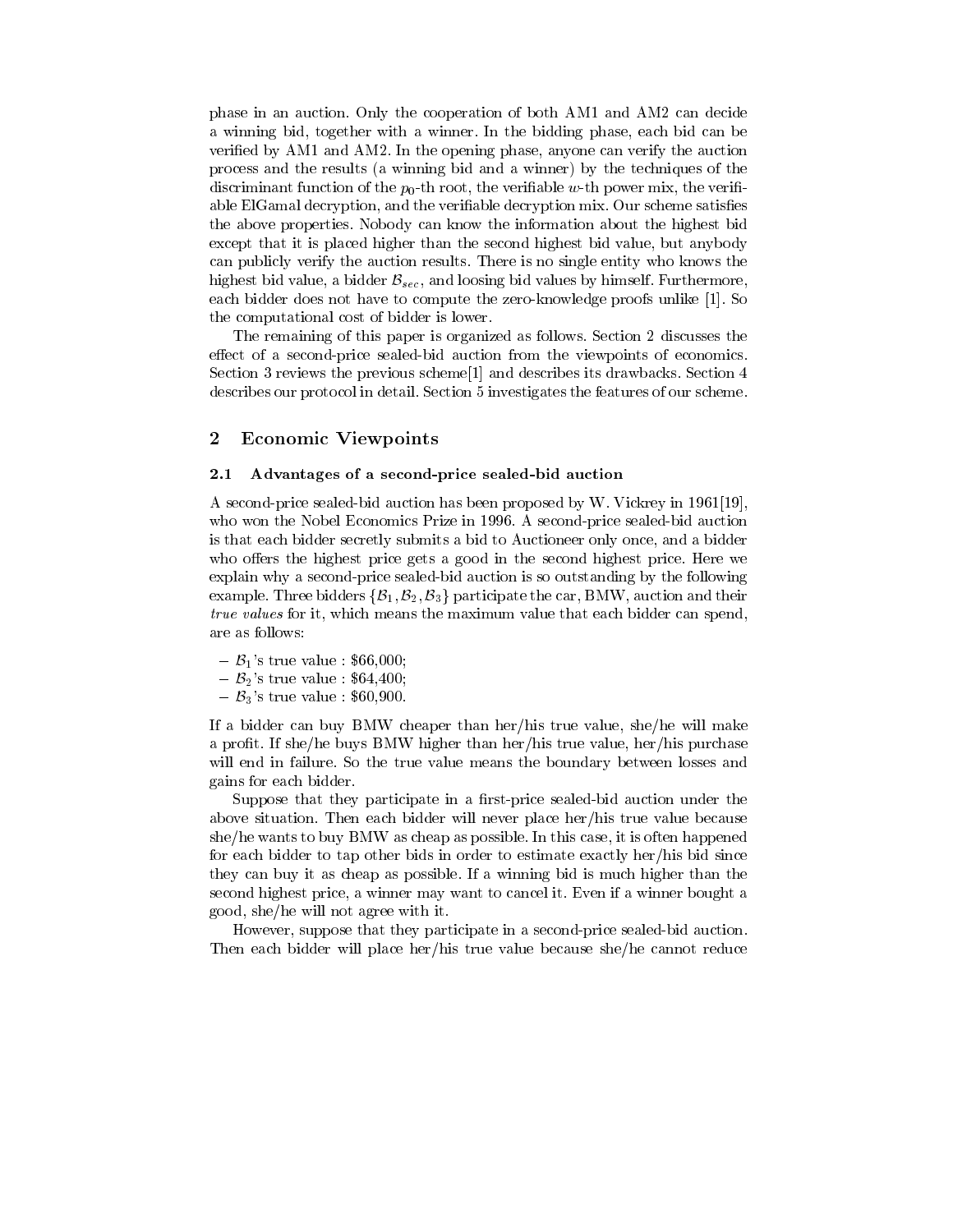her/his cost for BMW by her/his bid. Generally, it is said that a bidder has the dominant strategy in a second-price sealed-bid auction. So it is useless for each bidder to estimate other bids. A winner's bid is decided by other bids. A winner's bid value is not a winning bid value but a datum line to decide a winner. So any bidder will place her/his true value in a second-price sealed-bid auction, which has the following property of incentive compatibility.

Incentive compatibility: Incentive compatibility means that the dominant strategy for each bidder is to place a bid honestly her/his own true value[19].

Each bidder can place a bid through mutual agreement. As a result, a bidder will not want to cancel her/his bid. Therefore a second-price sealed-bid auction is superior to a first-price sealed-bid auction from the view points of economics.

Next we compare a second-price sealed-bid auction with an English auction. A winning bid value in a second-price sealed-bid auction becomes the second highest true value (\$64,400) as mentioned above. On the other hand, in an English auction, each bidder places a bid many times until their true value. As a result,  $\mathcal{B}_1$  gets BMW in \$64,400+ $\Delta$  ( $\Delta \simeq 0$ ) since  $\mathcal{B}_2$  does not place a bid in more than \$64,400. Therefore a winning bid in a second-price sealed-bid auction is almost the same value as one in an English auction. This means that a secondprice sealed-bid auction works the competition principle as well as an English auction.

### 2.2 Disadvantages

We wonder if a second-price sealed-bid auction is superior to English auction. Actually, however, an English auction is much more popular than a second-price sealed-bid auction. We think two reasons why a second-price sealed-bid auction is unpopular as follows:

- 1. A winning bid value is not winner's.
- 2. It is hard for each bidder to decide her/his true value in advance.

If the AM knows the highest bid value in the middle of auction, the AM may place a little lower bid than the highest bid as a valid bidder. In this case, a winning bid almost becomes winner's true value. Even a winner does not perceive such AM's handling. As long as the AM knows the highest bid value in the middle of auction, the bidder will not want to participate in the second-price sealedbid auction. Such AM's handling cannot be happen in English auction. This is why secrecy of the highest bid is necessary for an authority in the second-price sealed-bid auction.

In the case 2, a bidder must decide her/his true value for the dominant strategy in advance. However, the bidder  $\mathcal{B}_{sec}$  may change her/his true value in the middle of the auction. The true value depends on bidder's mood whether the bidder wants to buy the good. After an auction,  $B_{sec}$ 's true value may be higher than the winner's bid value. Then  $\mathcal{B}_{sec}$  may regret her/his bid. In an English auction, a bidder can raise her/his true value in the middle of auction.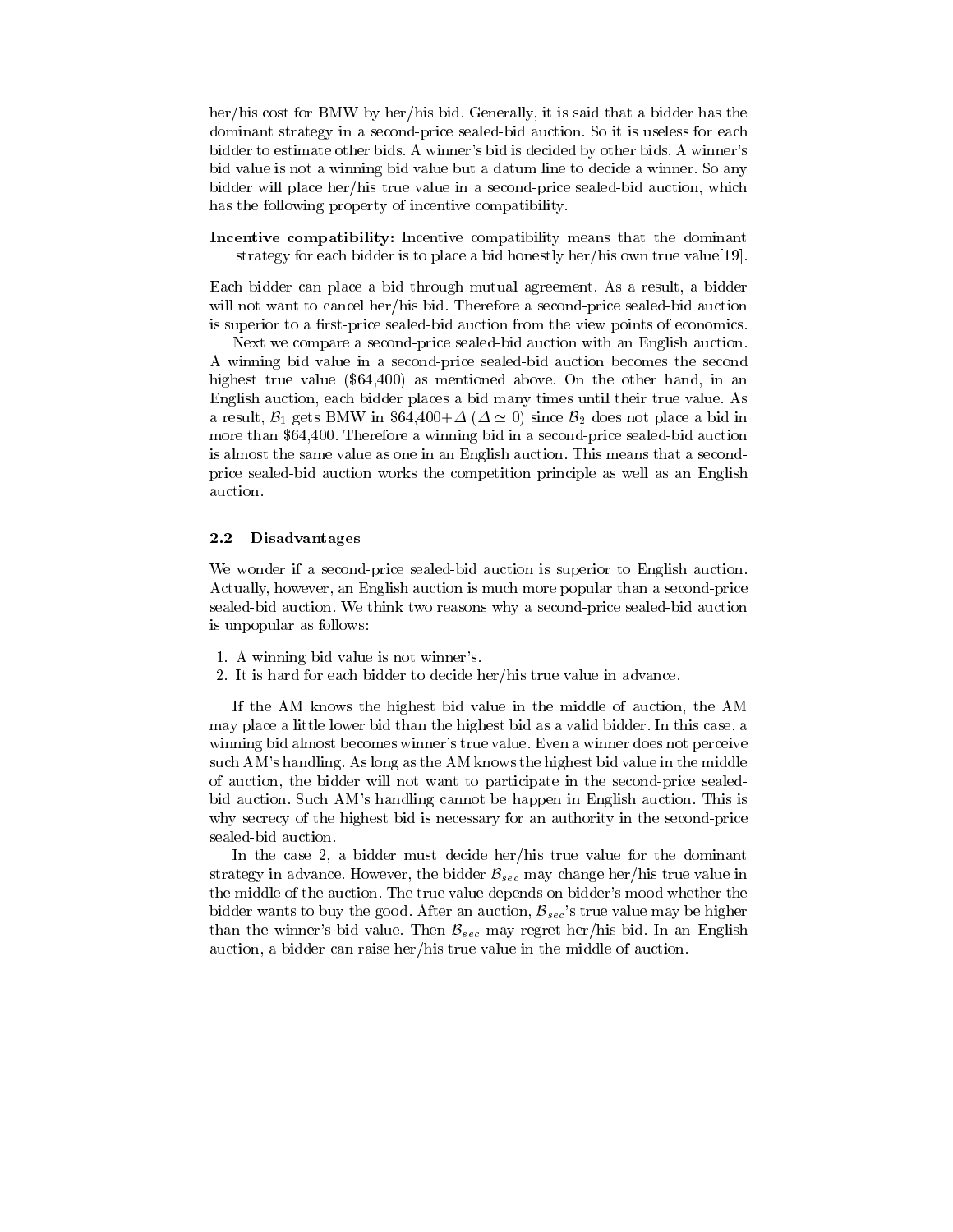## <sup>3</sup> Previous Scheme

Here we summarize a previous scheme[1] which uses homomorphic encryption and mix and match technique.

### 3.1 3.1 Protocol

There are bidders  $\mathcal{B}_1,\ldots,\mathcal{B}_I$ , auction manager AM, and the trusted authority TA. The TA generates a secret key and a public key of ElGamal cryptosystem that each bidder uses in the bidding phase. The AM sets the bidding points  $\{1,\ldots,K\}$ . When a bidder places a bid, she/he generates a bid vector which conceals the bid value by ElGamal encryption  $E$ . A bidder must send either  $E(1)$  or  $E(r)$  as the element of bid vector. The TA can know any bidder's bid value by decrypting the element. In order to conceal the bid values for the TA, this scheme may share the secret key among plural authorities by using a secret sharing technique.

In the opening phase, this scheme uses the following homomorphic property for each bidding point:

$$
\overbrace{E(1)\cdots E(1)}^{I-b}\overbrace{E(r)\cdots E(r)}^{b}=E(r^{b}),
$$

where  $E$  is an ElGamal encryption and  $r$  is public number. Suppose that  $I$  is the number of bidders and  $b$  is the bidding number in the bidding point  $k$ . The mix and much technique can publicly show whether  $D^*(E(r^{\lambda})) \in \{1, r, r^2, \ldots, r^I\}$  or not, where  $D$  is the verifiable ElGamal decryption. If  $D^-(E(T^+))$  is  $r^*,\,v$  bidders place a bid in the bidding point  $k$ . The AM finds the highest bidding point so that  $D$  ( $E(T)$ ) might be  $T^+$  , where  $M$  is the number of winners. It becomes the second highest bid (a winning bid value).

### 3.2 Drawbacks

Since a bidder must send either  $E(1)$  or  $E(r)$  as the element of bid vector, each bidder must compute K+1 zero-knowledge proofs that each element in bid vector is whether  $E(1)$  or  $E(r)$ . So the computational cost for a bidder gets rather large.

## <sup>4</sup> Our Scheme

### 4.1 Goals

Our main goals are to realize the following three requirements in an electronic second-price sealed-bid auction, where  $\mathcal{B}_{sec}$  is a bidder who places the second highest bid:

- 1. The highest bid value are not disclosed for any entity;
- 2. Anonymity of  $\mathcal{B}_{sec}$  is satisfied for any entity;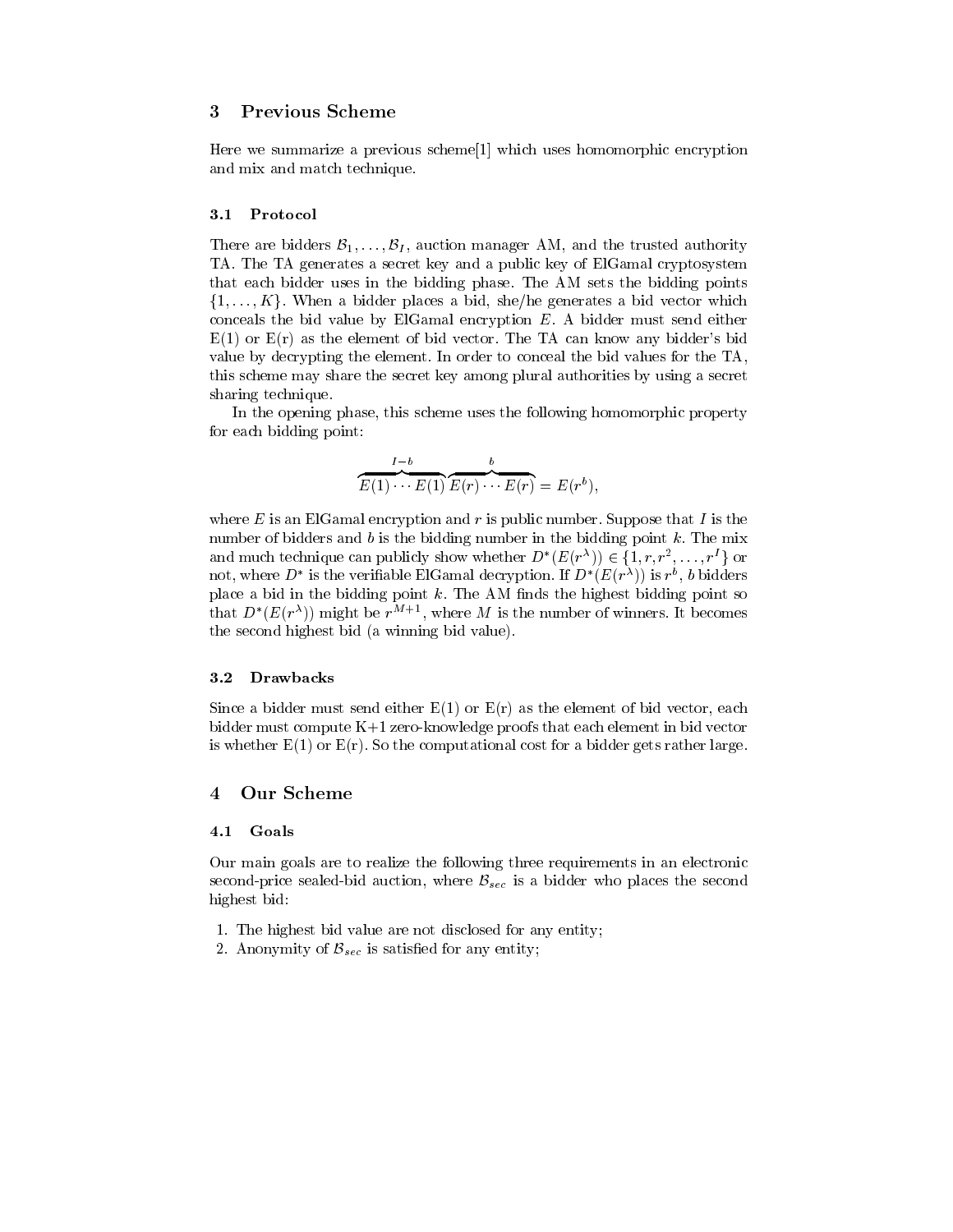3. Anyone can publicly verify the auction process and results.

The first goal is desired even after winner's decision in order to satisfy a privacy of winner. Our scheme does not disclose the highest bid value as well as the partial range that the highest bid is placed for any entity including both auction managers (AM1 and AM2). The second goal is important because  $B_{sec}$ 's bid is revealed as a winning bid. Our scheme realizes anonymity of  $\mathcal{B}_{sec}$  without an anonymous channel. The correspondence of each bid to each bidder is also kept secret unless both AM1 and AM2 collude. The third goal  $((c)$  Public verifiability) is important because our scheme secretly computes the auction results.

Furthermore, in our scheme, each bidder does not have to compute the zeroknowledge proofs unlike [1]. To reduce the computational cost of bidder is one of our goals.

Our scheme uses two kinds of auction managers (AM1 and AM2) in order to eliminate a strong single authority. The role of each auction managers is as follows:

## $- AM1:$

- $\bullet$  treats the bidder registration;
- publicly computes the winning bid, decides a winner, and show the validity of the results;
- manages AM1's bulletin board system (BBS) which publishes a list of public keys and shows the validity of the results.

### $- AM2:$

- manages the bidding phase;
- veries a bid information;
- publicly multiplies each element in all bid vectors;
- manages AM2's BBS which publishes the computing process of bids.

### 4.3 **Notations**

Notations are defined as follows: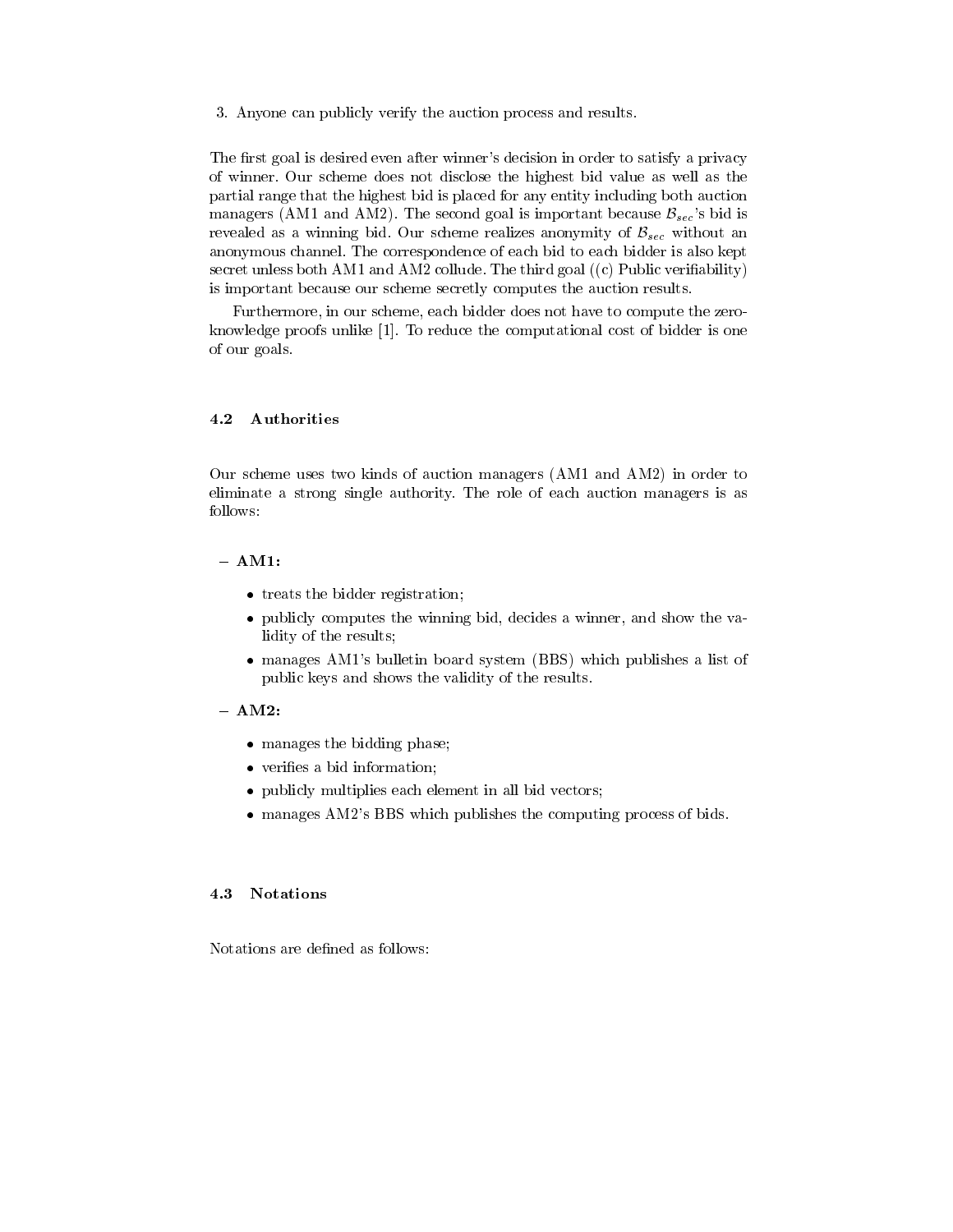$I$  : the number of bidders;  $i$  : the index of bidders;  $\mathcal{B}_i$  : a bidder  $i$   $(i = 1, \ldots, I)$ ;  $B_{sec}$  : a bidder who places the second highest bid;  $\mathbf{V}_i$  : a bid vector of bidder *i*;  $p_0, p_1$  : small primes but greater in bit size than number of bidders, I (e.g.100bit);  $p, q, p, q$  : large primes  $(p = 2p_0p_1 + 1, q = 2p_1q_1 + 1)$  which are secret except for the AM1;  $n = pq;$  $g$  :  $g \in_R \mathbb{Z}_n$  whose order is  $\text{ord}(g) = 2p_0p'p_1q'$  and has neither  $p_0$ -th nor  $p_1$ -th root; k : the index of bidding points  $(k = 1, \ldots, K)$ ;  $t_{i,k}^{\left( \,0\right) },$  $\mathcal{L}_{i,k}^{(0)}$ ,  $t_{i,k}^{(1)}$ :  $\mathcal{B}_{i}$ 's secret random numbers generated by the AM1;  $x_i$  :  $\mathcal{B}_i$ 's private key;  $y_i$  :  $\mathcal{B}_i$ 's public key  $(y_i = g^{x_i} \mod n);$ s, w : AM2's private keys (w is relatively prime to  $p_0$ :  $gcd(w, p_0) = 1$ ); Y : AM2's public key  $(Y = g^s \mod n)$  that has neither  $p_0$ -th nor  $p_1$ th root;  $sig_{key}()$ : a signature by  $key$ ;  $E_y()$  : Elgamal encryption with public key g and  $y = g^2$  such as  $E_y(m) = (G = g, M = my)$ ;  $D^*()$ : the verifiable ElGamal decryption  $\mathcal{M}()$  : the discriminant function of the  $p_0$ -th root, where  $\mathcal{M}(y)$  is 1 or 0 whether y has the  $p_0$ -th root in  $\mathbf{Z}_n$  or not, which can be computed only by the AM1.

### 4.4 Building blocks

The ElGamal public-key cryptosystem over  $\mathbb{Z}_n$  is as secure as the Diffie-Hellman scheme described in [11]. In this scheme, we summarize some proofs of knowledge[3] and their applications over  $\mathbf{Z}_n$ .

Proof of knowledge We present three kinds of signatures based on a proof of knowledge.

- ${} S P K |(\alpha) : y_1 = g_1^{\alpha} \wedge y_2 = g_2^{\alpha} |(m)$ : the proof of the equality of two discrete logarithms.
- $S = S P K | (\alpha, \beta) : y_1 = g_1^{\alpha} \vee y_2 = g_2^{\nu} | (m)$ : the proof of the knowledge of one out of two discrete logarithms.
- $S = S P K \left[ (\alpha, \beta) : (y_1 = g_1^{\alpha} \wedge y_3 = g_3^{\alpha}) \vee (y_2 = g_2^{\alpha} \wedge y_3 = g_3^{\alpha}) \right] (m)$ : the proof of the knowledge of one out of two discrete logarithms, which is equal to another discrete logarithm of  $y_3$  to the base  $g_3$ . This SPK is given by combining above two SPKs.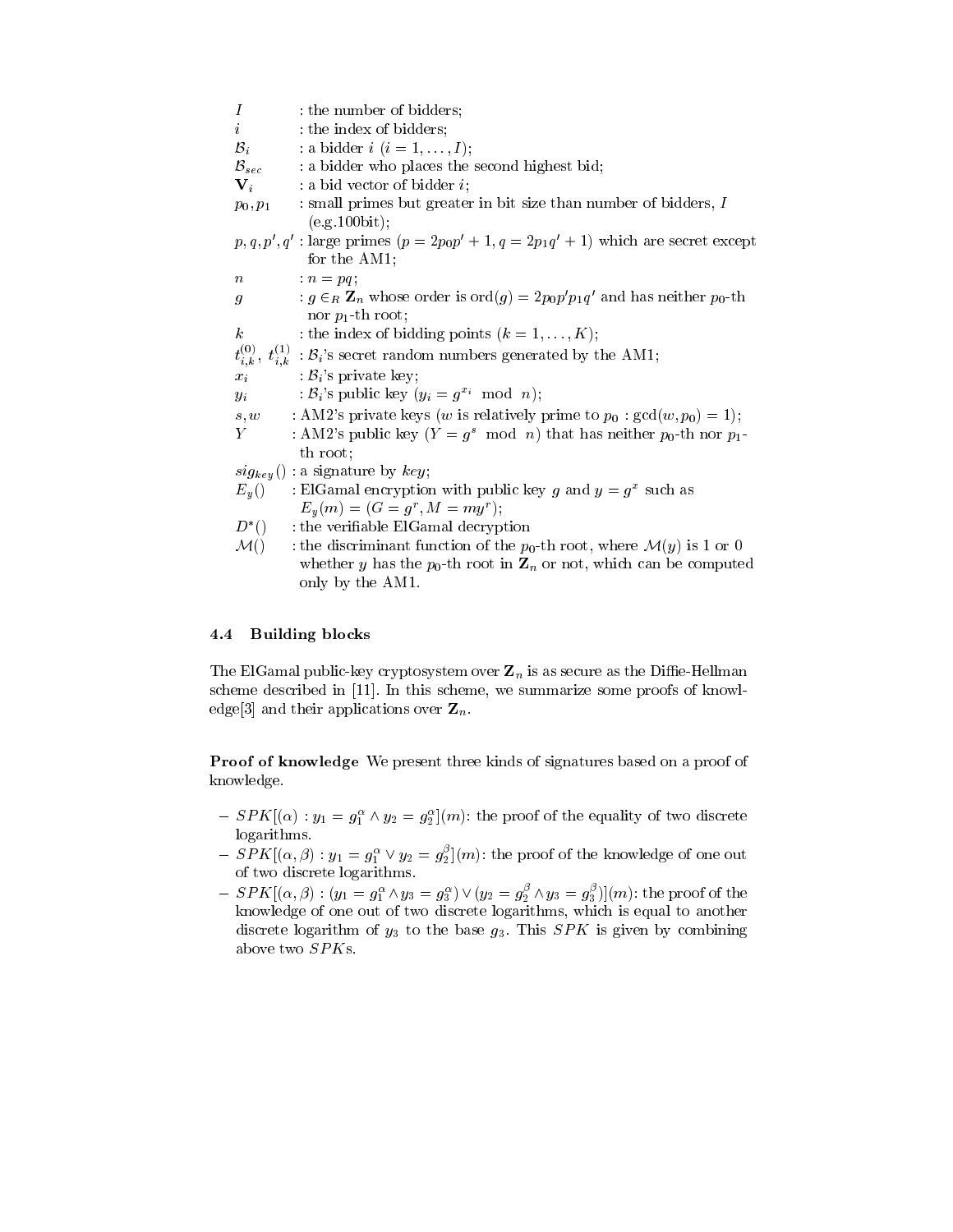### The verifiable  $p_0$ -th root

**Lemma 1.** For  $n = pq$  ( $p = 2p$   $p_0 + 1$ ,  $q = 2q + 1$ ,  $p$ ,  $q$ ,  $p_0$ : ayjerent primes  $\geq$ 2),  $z \in \mathbb{Z}_n$  has the p<sub>0</sub>-th root if and only if  $z^{2p/q} \equiv 1 \pmod{n}$ .

*Proof.* If z has the  $p_0$ -th root, there exists x such that  $z = x^{p_0}$ . Thereft . Therefore, the first state of the first state of the first state of the first state of the first state of the  $z^{2p,q} = x^{2p \cdot p_0q} = 1 \pmod{n}$ . Conversely, if  $z^{2p \cdot q} = 1 \pmod{n}$ , then there exists x such that  $z^{2p-q} = x^{2p \cdot pq} \pmod{n}$  (order of x is  $2p' p_0 q'$ ). Therefore,  $z = x^{p_0} \pmod{n}$ , see, z has the  $p_0$ -th root.

 $M(z)$  can be computed by only the knowledge of  $p$  and  $q$ . Therefore an authority who knows order of g can publicly prove that z has the  $p_0$ -th root by showing

$$
SPK[(\alpha) : z^{\alpha} = 1 \wedge (g^{p_0})^{\alpha} = 1 \wedge g^{\alpha} = r](m),
$$

for a random number  $r \neq 1$ . Also, such an authority can publicly prove that z does not have the  $p_0$ -th root by showing

$$
SPK[(\alpha) : z^{\alpha} = r \wedge (g^{p_0})^{\alpha} = 1](m),
$$

for random numbers  $r \neq 1$ . The above two  $SPK$ s mean that  $\alpha$  is  $2p'q'$ . Checking whether  $z$  has the  $p_0$ -th root or not satisfies public verifiability.

**Verifiable w-th power mix** A pair of  $c, C \equiv c$  ) is published, where w is secret. Let  $(a, b)$  and  $(A, B)$  be input and output of the verifiable w-th power mix, respectively, where  $A = a^w$  and  $B = b^w$   $(A \neq B)$ . We hide the correspondence of an input to the output, but can show the validity of secret mix by proving the equality of three discrete logarithms of  $A, B$  and  $C$ . The proof is given by showing

$$
SPK[(\alpha) : (A = a^{\alpha} \wedge B = b^{\alpha} \wedge C = c^{\alpha}) \vee (A = b^{\alpha} \wedge B = a^{\alpha} \wedge C = c^{\alpha})](m).
$$

**verifiable ElGamal decryption** we can prove that  $m = M/G$  is the decryption of  $E_Y(m)=(G, M)$  without revealing s by showing

$$
SPK[(\alpha): M/m = G^{\alpha} \wedge Y = g^{\alpha}](m).
$$

**Verifiable decryption mix** Let  $(E_Y(a), E_Y(b))$  and  $(a, b)$  be input and output of the verifiable decryption mix, respectively, where  $E_Y(a) = (G_a, M_a)$  and  $E_Y(b)=(G_b, M_b)$ . We hide the correspondence of an input to the output, but can show the validity of secret mix. The proof is given by showing

$$
SPK[(\alpha) : (M_a/a = G_a{}^{\alpha} \wedge M_b/b = G_b{}^{\alpha} \wedge Y = g^{\alpha})
$$
  
 
$$
\vee (M_a/b = G_a{}^{\alpha} \wedge M_b/a = G_b{}^{\alpha} \wedge Y = g^{\alpha})](m).
$$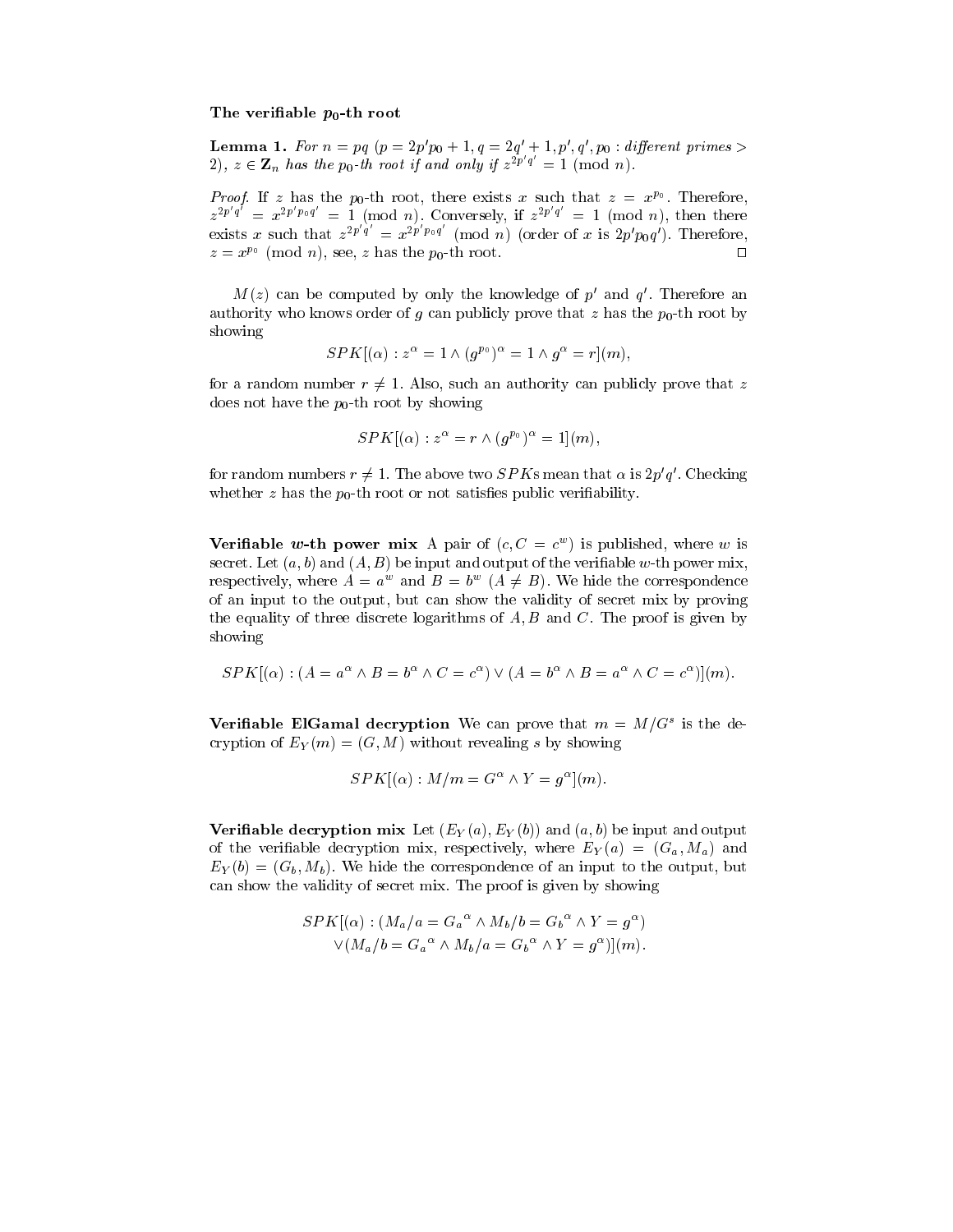### 4.5 Procedure

[Initialization:] The AM1 selects  $g, p_0, p_1, p', q', p$  and q, computes a product  $n = pq$ , and then publishes  $(g, p_0, p_1, n)$  but keeps  $(p', q', p, q)$  secret. The AM1 also sets the number  $K$  of bidding points for a good. The AM2 computes  $Y = g<sup>s</sup>$  (mod n) and publishes Y. Note that s is AM2's secret and that both  $gcd(s, p_0) = 1$  and  $gcd(s, p_1) = 1$  hold. The AM1 checks that Y has neither the  $p_0$ -th nor  $p_1$ -th root and that order of  $Y$  is  $\pmb{\mathcal{Z}} p_0\pmb{\mathcal{p}}\ p_1q$  .

### [Bidder registration:]

When Alice  $(\mathcal{B}_i)$  participates an auction, she sends her public key  $y_i$  with the signature  $sig_{x_i}(y_i)$  to the AM1 as a bidder registration. After the AM1 receives her values, he publishes her public key  $y_i$ .

**[Auction preparation:**] The AM1 chooses her values  $t_{i,1}^{(s)},\ldots,t_{i,K}^{(s)},t_{i,1}^{(s)},\ldots,t_{i,K}^{(s)}$   $\in$  $\mathbf{Z}_n$ , all of which have the  $p_0$ -th root, and then secretly sends  $\{t_{i,k}^{(0)}, t_i, g^{(0)}\}$  and  $\{t_{i,k}^{(1)}\cdot g^{p_1}\}$  to  $\mathcal{B}_i$ . The AM1 shuffles two values in every bidding point:

$$
\left(\mathcal{H}(t_{i,1}^{(0)}\cdot g^{p_0}),\mathcal{H}(t_{i,1}^{(1)}\cdot g^{p_1})\right),~\ldots,~\left(\mathcal{H}(t_{i,K}^{(0)}\cdot g^{p_0}),\mathcal{H}(t_{i,K}^{(1)}\cdot g^{p_1})\right),
$$

for  $i = 1, \ldots, I$ , and places them into AM1's public database. By checking AM1's public database,  $\mathcal{B}_i$  can confirm whether her values  $t_{i,1}^{(0)}$   $g^{p_0}, \ldots, t_{i,K}^{(0)}$   $g^{p_0}, t_{i,1}^{(1)}$ .  $g^{p_1},\ \ldots,\ t_{i,K}^{\times}\cdot g^{p_1}$  are exactly registered. We assume that: nobody except the AM1 knows the correspondence of a bidder to her/his two values; anybody can refer to the data in his public database; but that only the AM1 can alter them.

**[Bidding:**] When Alice places a bid at a bidding point  $k_i \in \{1,\ldots,K\}$ , she generates her bid vector  $V_i$  as follows:

$$
\mathbf{V}_i = \left[ E_Y(v_{i,K}), \ldots, E_Y(v_{i,1}) \right],
$$

where

$$
v_{i,k} = \begin{cases} t_{i,k}^{(1)} \cdot g^{p_1} \pmod{n} \ (k=k_i), \\ t_{i,k}^{(0)} \cdot g^{p_0} \pmod{n} \ (k \neq k_i). \end{cases}
$$

She sends  $V_i$  to the AM2. Note that she also sends her reverse bid vector  $V_i'$  =  $[E_Y(v'_{i,K}),\ldots,E_Y(v'_{i,1})],$  see, if  $v_{i,k}=t^{(0)}_{i,k}$  g<sup>po</sup>, then  $v'_{i,k}=t^{(1)}_{i,k}$  g<sup>p<sub>1</sub></sup>.

[Checking a bid vector:] The validity of  $V_i$  is checked as follows: (1) The AM2 decrypts  $\{E(v_{i,k}), E(v'_{i,k})\}$  by using the verifiable decryption mix; (2) The AM2 computes both  $\mathcal{H}(v_{i,k})$  and  $\mathcal{H}(v'_{i,k})$  and checks whether or not both values exist in AM1's public database; (3) The AM2 computes

$$
\Gamma 1_i = \frac{1}{g^{p_1}} D^* \left( \prod_{k=1}^K E_Y(v_{i,k}) \right) \quad \text{and} \quad \Gamma 2_i = \frac{1}{g^{K p_1}} \prod_{k=1}^K v_{i,k} v'_{i,k} \qquad (i = 1, \dots, I)
$$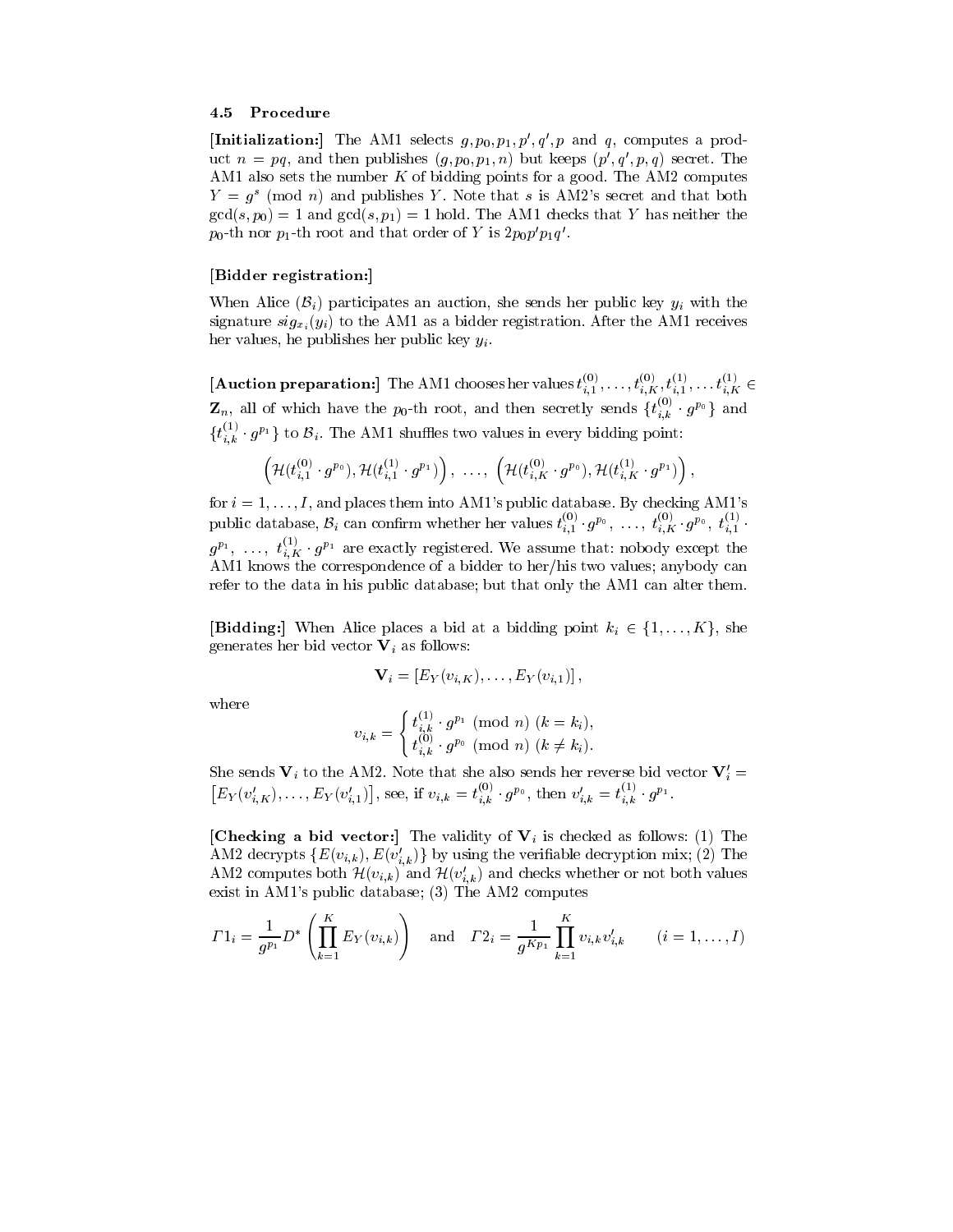by using the verifiable decryption  $D$  ; (4) The AM1 publicly shows that both  $\Gamma$ <sub>1i</sub> and  $\Gamma$ <sub>2i</sub> have the  $p_0$ -th root. Thanks to this confirmation, any malicious bid vector can be detected by the cooperation of AM1 and AM2. Note that the AM2 does not know whether  $v_{i,k}$  and  $v_{i,k}$  have the  $p_0$ -th root or not.

[Opening a winning bid:] First, a winning bid is decided, then a winner is decided by the cooperation of both AM1 and AM2.

**Step 1** The AM2 publicly computes the following values for  $B_i$ .

$$
E_Y(z_{i,K}), E_Y(z_{i,K-1}), \ldots, E_Y(z_{i,1}) = E_Y(v_{i,K}), E_Y(v_{i,K}v_{i,K-1}), \ldots, E_Y(\prod_{k=1}^K v_{i,k}).
$$

for  $i = 1, \ldots, I$ , and then puts them in AM2's BBS.

Step 2 The AM2 publicly computes the following two kinds of values by multiplying  $E_Y(z_{i,k})$  of all bidders for a bidding point k,

$$
E_Y(Z_k) = \prod_{i=1}^I E_Y(z_{i,k}) = \left(g^R, \left(\prod_{i=1}^I z_{i,k}\right) \cdot Y^R\right) = (G_k, M_k),
$$
  

$$
E_Y(Z'_k) = \left(g^R, \frac{1}{g^{p_1}}\left(\prod_{i=1}^I z_{i,k}\right) \cdot Y^R\right) = (G_k, M'_k) \qquad k \in \{1, \dots, K\},
$$

where  $R$  is the sum of all bidder's random numbers in ElGamal encryption. Step 3 The AM2 mixes  $(E_Y(Z_k), E_Y(Z_k))$  into  $((E_Y(Z_k))^*, (E_Y(Z_k))^*)$  using w relatively prime to  $p_0$  and the technique of the verifiable w-th power mix, and then publishes the following values:

$$
(E_Y(Z_k))^w = E_Y(Z_k^w) = (G_k^w, M_k^w),
$$
  

$$
(E_Y(Z'_k))^w = E_Y(Z'_k^w) = (G_k^w, M'_k^w).
$$

The AM1 can publicly show that w is relatively prime to  $p_0$  by using the veriable w-th power mix in 4.4.

**Step 4** The AM2 decrypts  $E_Y(Z_k^w)$  and  $E_Y(Z_k^w)$  into  $\mathcal{X}_k = Z_k^w$  and  $\mathcal{Y}_k =$  $Z_k^{\prime w}$  using the technique of the verifiable decryption, and publishes  $(\mathcal{X}_k, \mathcal{Y}_k)$ .

**Step 5** The AM1 computes  $\mathcal{M}(\mathcal{X}_k)$  and  $\mathcal{M}(\mathcal{Y}_k)$ , and publishes a tuple of  $(\mathcal{X}_k, \mathcal{Y}_k, \mathcal{M}(\mathcal{X}_k), \mathcal{M}(\mathcal{Y}_k))$ . A winning bid value is given by the highest bidding point with both  $\mathcal{M}(\mathcal{X}_k) = 0$  and  $\mathcal{M}(\mathcal{Y}_k) = 0$ .

Since the values  $\{t_{i,k}^{(0)}, t_{i,k}^{(1)}\}$  have the  $p_0$ -th root, g has neither  $p_0$ -th nor  $p_1$ -th root, and  $gcd(w, p_0) = 1$  holds, the following three cases are occurred for the values of  $\mathcal{M}(\mathcal{X}_k)$  and  $\mathcal{M}(\mathcal{Y}_k)$  in Figure 1:

- 1. If no bidder places a bid equal to or higher than the bidding point  $k$ , then  $(\mathcal{M}(\mathcal{X}_k), \mathcal{M}(\mathcal{Y}_k)) = (1, 0).$
- 2. If only one bidder places a bid equal to or higher than the bidding point  $k$ , then  $(\mathcal{M}(\mathcal{X}_k), \mathcal{M}(\mathcal{Y}_k)) = (0, 1).$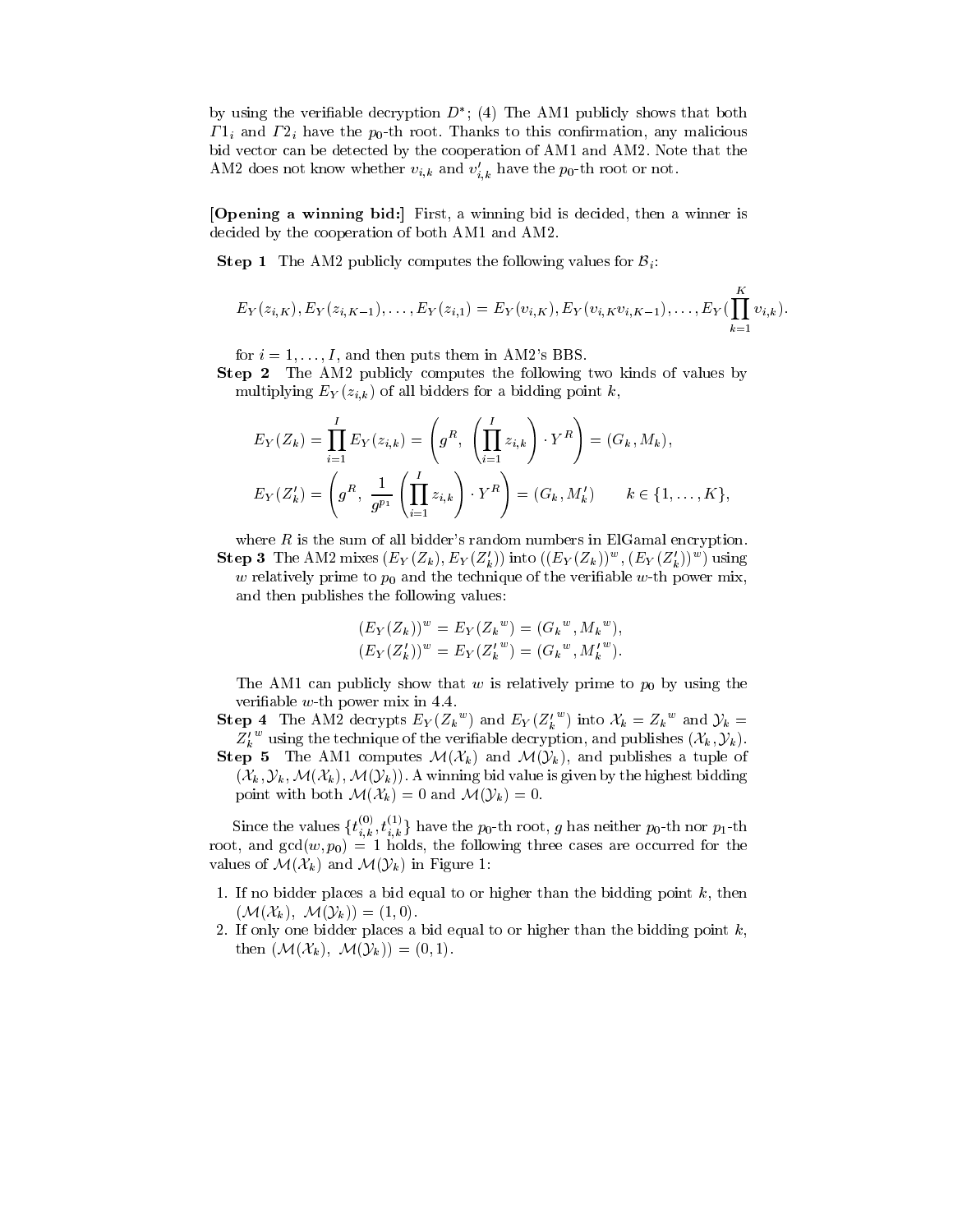|                       |                                                          |                   | $0:$ otherwise              | 1: if z has the p0-th root       |                                       |                                  |                                                                                                |
|-----------------------|----------------------------------------------------------|-------------------|-----------------------------|----------------------------------|---------------------------------------|----------------------------------|------------------------------------------------------------------------------------------------|
| <b>Bidding Points</b> | 8<br>$\overline{7}$<br>6<br>5<br>4<br>$\frac{3}{2}$<br>1 | 0<br>0<br>0<br>B1 | 0<br>0<br>0<br>O<br>ი<br>B2 | 1<br>1<br>1<br>0<br>O<br>ი<br>B3 | 0<br>0<br>0<br>0<br>0<br>0<br>ი<br>B4 | 1<br>1<br>1<br>0<br>0<br>ი<br>B5 | (1,0)<br>(0,1)<br>(0,1)<br>(0, 0)<br>(0, 0)<br>(0, 0)<br>(0, 0)<br>(0,0)<br>$(M(X_k), M(Y_k))$ |
|                       |                                                          |                   |                             | <b>Bidder</b>                    |                                       |                                  |                                                                                                |

Fig. 1. Opening Example

3. If more than two bidders place a bid equal to or higher than the bidding point k, then  $(\mathcal{M}(\mathcal{X}_k), \mathcal{M}(\mathcal{Y}_k)) = (0, 0).$ 

Note that we cannot distinguish between case 1 and case 2 because the AM2 uses the technique of the verifiable w-th power mix for  $\mathcal{X}_k$  and  $\mathcal{Y}_k$ .

Public verifiability of a winning bid: The AM1 may rig a winning bid because only the AM1 computes  $\mathcal{M}(\mathcal{X}_k)$  and  $\mathcal{M}(\mathcal{Y}_k)$ . In order to avoid rigging, the AM1 shows the following  $SPK$ :

$$
SPK[(\alpha) : \mathcal{X}_k^{\alpha} = r_1 \wedge \mathcal{Y}_k^{\alpha} = r_2 \wedge \mathcal{X}_{k+1}^{\alpha} = r_3 \wedge \mathcal{Y}_{k+1}^{\alpha} = 1](m)
$$

for given random numbers  $r_1$ ,  $r_2$  and  $r_3$   $(r_1, r_2, r_3 \neq 1)$ . This SPK means that only  $\mathcal{Y}_{k+1}$  has the  $p_0$ -th root.

Furthermore, the cost of opening bids is  $O(\log K)$  by adopting the technique introduced in [5, 7]: (1) For a set of bidding points  $\{1,\ldots,K\}$ , set  $k_1 = 1, k_2 = K$ and  $k' = \lfloor \frac{k_1+k_2}{2} \rfloor$ ; (2) If  $k'=k_1$  or  $k'=k_2,$  then output  $k_2$  as the second highest bid value; (3) If  $\mathcal{M}(\mathcal{X}_{k'}) = 0$  and  $\mathcal{M}(\mathcal{Y}_{k'}) = 0$ , then set  $k_1 = k'$  and  $k' = \lfloor \frac{k_2 + k}{2} \rfloor$ , and go to (2). Otherwise set  $k_2 = k'$  and  $k' = \lfloor \frac{k_1+k}{2} \rfloor$ , and go to (2).

[Winner decision:] After a winning bid value  $k$  (the second highest bid) is decided, the AM2 decrypts all the values  $v_{i,k+1}$   $(i = 1, \ldots, I)$  using the technique of the verifiable decryption. Anyone can confirm whether or not these values  $v_{i,k+1}$   $(i = 1,\ldots,I)$  exist in AM1's BBS.

**Public verifiability of a winner:** In order to decide a winner  $\mathcal{B}_j$ , the AM1 shows the following SPK:

$$
SPK[(\alpha) : (g^{p_0})^{\alpha} = 1 \wedge (v_{j,k+1})^{\alpha} = r_1](m)
$$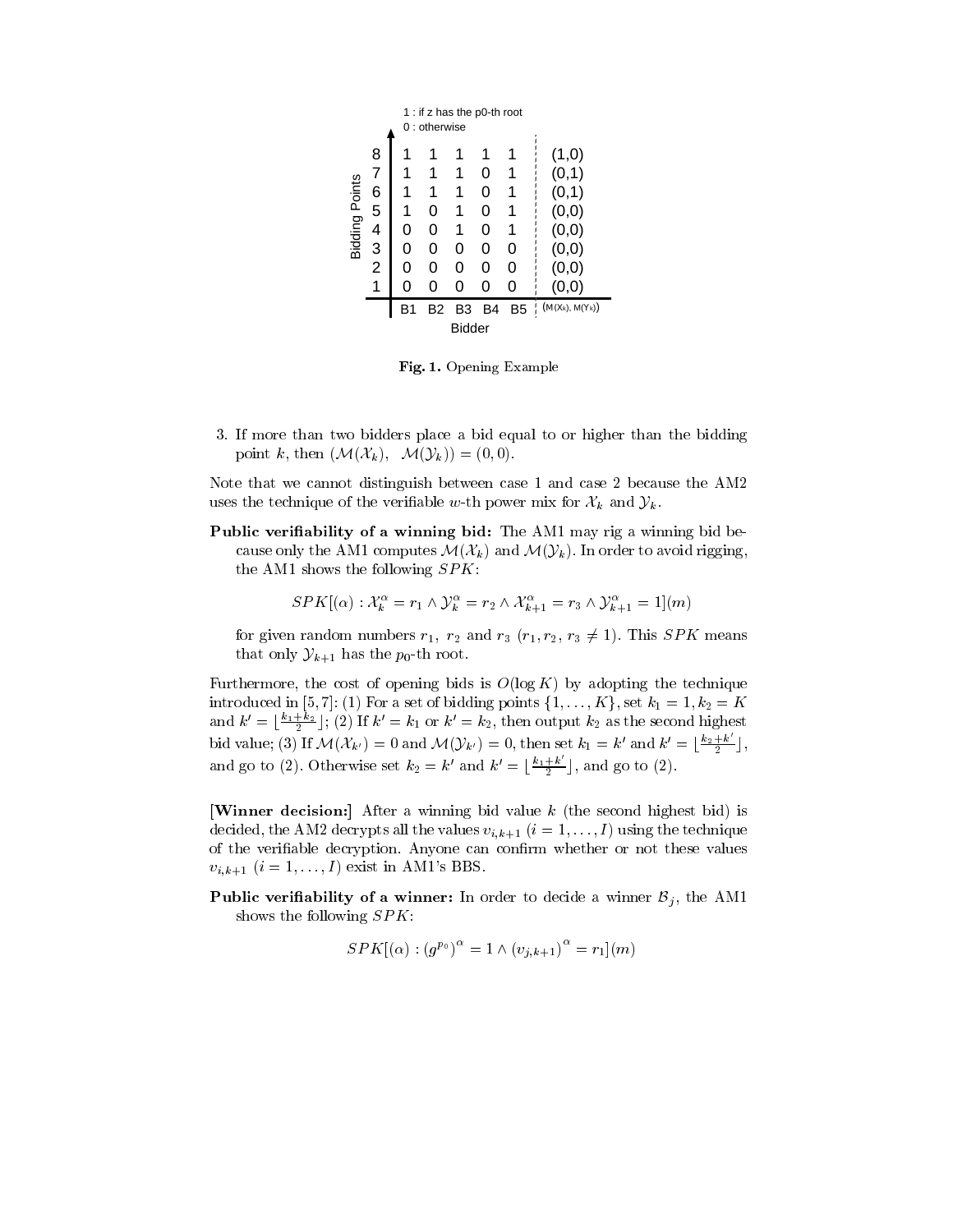Table 1. The communicational costs

|         | A bidder $(\mathcal{B})$ | ΑM    |                                          |  |
|---------|--------------------------|-------|------------------------------------------|--|
|         | Bidding                  |       | $ Preparation Opening \times Round #AM $ |  |
| [AA802] | O(K)                     |       | $O(1) \times \lceil \log K \rceil$       |  |
| Ours    | O(K)                     | O (IK | $O(1) \times \lceil \log K \rceil$       |  |

for given random number  $r_1$   $(r_1 \neq 1)$ . This SPK means that  $v_{j,k+1}$  does not have the  $p_0$ -th root. A winner  $\mathcal{B}_i$ 's bid is never revealed. If no bidder places a bidding point  $k + 1$ , more than two winners place a bid at the bidding point  $k$ . This means that a winning bid is also  $k$ . The AM1 shows the following SPK:

$$
SPK|(\alpha) : g^{\alpha} = r_2 \wedge (v_{1,k+1})^{\alpha} = 1 \wedge \cdots \wedge (v_{I,k+1})^{\alpha} = 1|(m)
$$

for given random number  $r_2$  ( $r_2 \neq 1$ ). This SPK means that all values  $v_{i,k+1}$   $(i = 1,..., I)$  have the  $p_0$ -th root. Note that g does not have the  $p_0$ -th root.

## <sup>5</sup> Consideration

### 5.1 Features

We discuss the following properties in our protocol.

- (a) Secrecy of the highest bid: Our scheme keeps the highest bid secret unless both the AMs collude. Nobody can know the information about the highest bid except that it is placed higher than the second highest bid value. Each element  $v_{i,k}$  ( $z_{i,k}$ ) has information about whether it has the  $p_0$ -th root or not. So only AM1 who knows the products of n realizes the bid values from the values  $v_{i,k}$  ( $z_{i,k}$ ). However, such a bid value is encrypted by ElGamal encryption of AM2, and the values  $v_{i,k}$  ( $z_{i,k}$ ) themselves are never revealed in the auction procedure. Therefore, AM1 cannot know bid values as long as the ElGamal encryption is secure. Also, AM2 cannot realize bid values because she/he does not know the products of  $n$ , even if AM2 knows the values  $v_{i,k}$  ( $z_{i,k}$ ). By applying the verifiable w-th power mix to step 3 of the opening phase, the highest bid value can be hidden. Since the AM1 can publicly show that  $w$  is relatively prime to  $p_0$ , the highest bid value remains correct.
- (b) Anonymity of the second highest bid: Unless both of the AMs collude, nobody can identify the bidder  $\mathcal{B}_{sec}$  even if an anonymous channel is not used. Since all bid vectors are multiplied together before the opening phase, the bidder  $\mathcal{B}_{sec}$  is never disclosed. If all bid values are disclosed in the bidding phase, the bidder  $\mathcal{B}_{sec}$  is easily decided. As described in (a), each bid value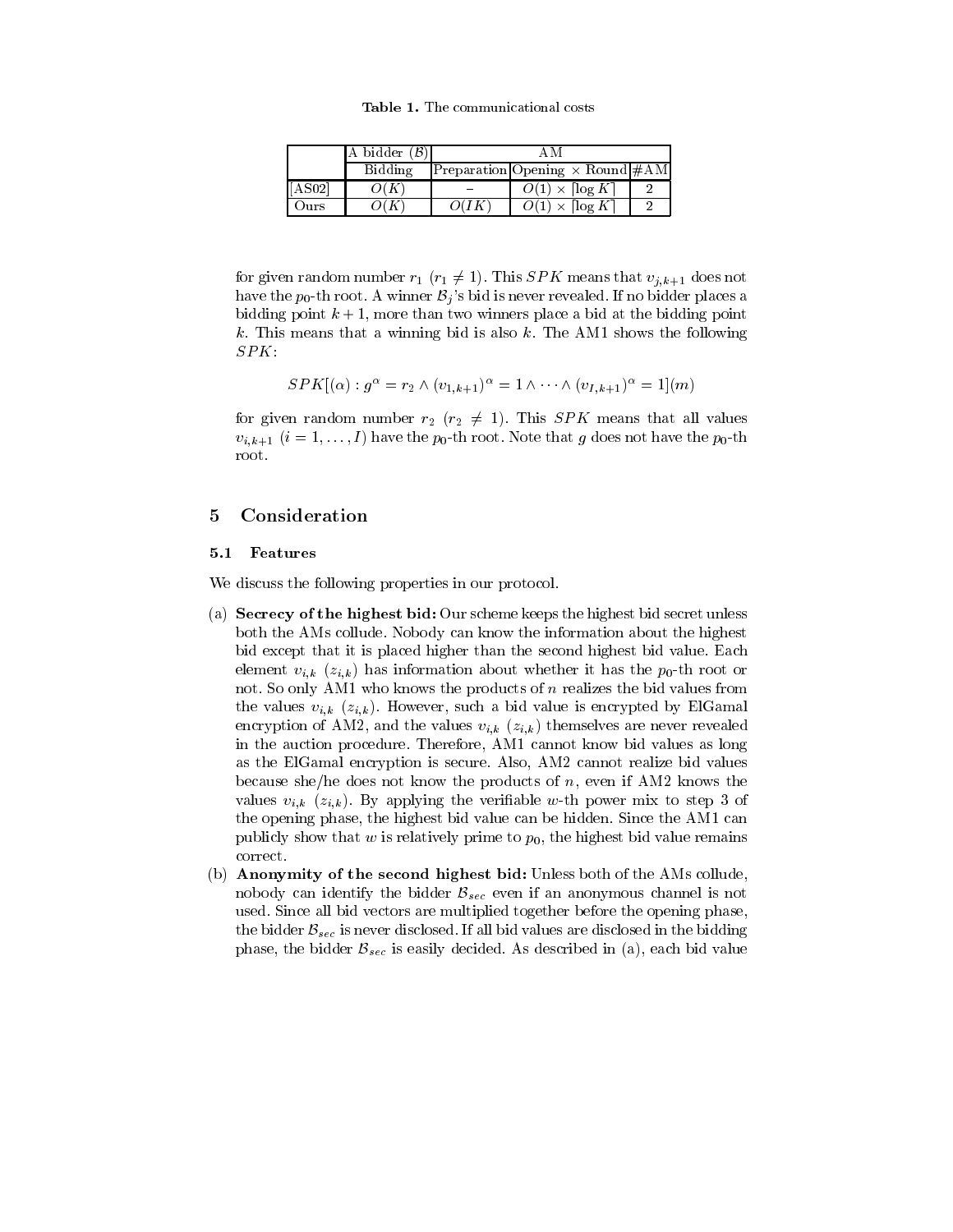is protected by both hardness of the discriminant of the  $p_0$ -th root and the ElGamal encryption. So the identity of  $\mathcal{B}_{sec}$  can be protected without using an anonymous channel.

- (c) Public veriability: Anyone can publicly verify the correctness of an auction. An auction uses some tools based on the proof of knowledge in order to satisfy public veriability. As long as the proofs of knowledges are secure, an auction process can be collect. As a result, both a winning bid and a winner become valid.
- (d) Secrecy of loosing bids: Our scheme keeps loosing bids secret unless both of AMs collude. This feature can be discussed similar to (a).
- (e) Robustness: Any malicious bid vector can be detected by AM1 and AM2. Unless a bidder uses the valid  $v_{i,k}$  and  $v'_{i,k}$ , anybody notices that  $H(v_{i,k})$  or  $H(v'_{i,k})$  does not exist in AM1's database. Also, unless a bidder generates the valid  $V_i$ , the AM1 notices that  $\Gamma_{i}$  and  $\Gamma_{i}$  do not have the  $p_0$ -th root after the AM2 computes them. So no bidder can disturb the auction system by the malicious bid.
- (f) Non-cancelability: A winner cannot deny that she/he has submitted the highest bid after the winner decision procedure as long as both (c) and (e) are satisfied. Since the AM1 publicly shows the  $SPK(s)$  for the winner decision, a winner is certainly identied.
- (g) Two independent AM's powers: Our scheme is based on both RSA and ElGamal cryptosystems. Only the AM1 knows the prime factors of  $n$ . while only the AM2 knows the secret key of ElGamal encryption. Thanks to separation of two kinds of the cryptosystems, neither AM1 nor AM2 knows the highest bid value, a bidder  $\mathcal{B}_{sec}$ , and loosing bid values.

### 5.2 Efficiency

We compare our scheme with the previous scheme<sup>[1]</sup> from the viewpoints of the communicational and computational costs in Table 1, 2 and 3. Here let the number of bidding points and bidders be  $K$  and  $I$ , respectively.

Table 1 shows the communicational amount of bidding and between the AMs. In both  $[1]$  and our scheme, only  $\lceil \log K \rceil$  rounds of communication are required in the opening phase because of binary search. In the auction preparation of our scheme, the AM1 must send  $K$  ElGamal encryption data to each bidder.

Table 2 and 3 show the computational complexity. In [1], each bidder requires the  $K + 1$  proofs to avoid the malicious bidding. In our scheme, each bidder does not need to make such proofs, but the AM2 generates  $K + 1$  proofs for I bidders. In [1], the AM needs the bid checking of the cost  $O(IK)$  in order to verify the proofs. In our scheme, the AM2 needs the bid checking of the cost only  $O(I)$  because it uses the sum of all bid vectors. The AM1 needs IK ElGamal encryptions for an auction preparation. As for the number of decryption, our scheme requires  $2IK$  times in generating proofs, I times in the bid checking,  $2\lceil \log K \rceil$  times in the opening phase, and I times in the winner decision phase.

If [1] applies the secret sharing technique for the sake of the TA distribution, both communicational and computational costs becomes larger.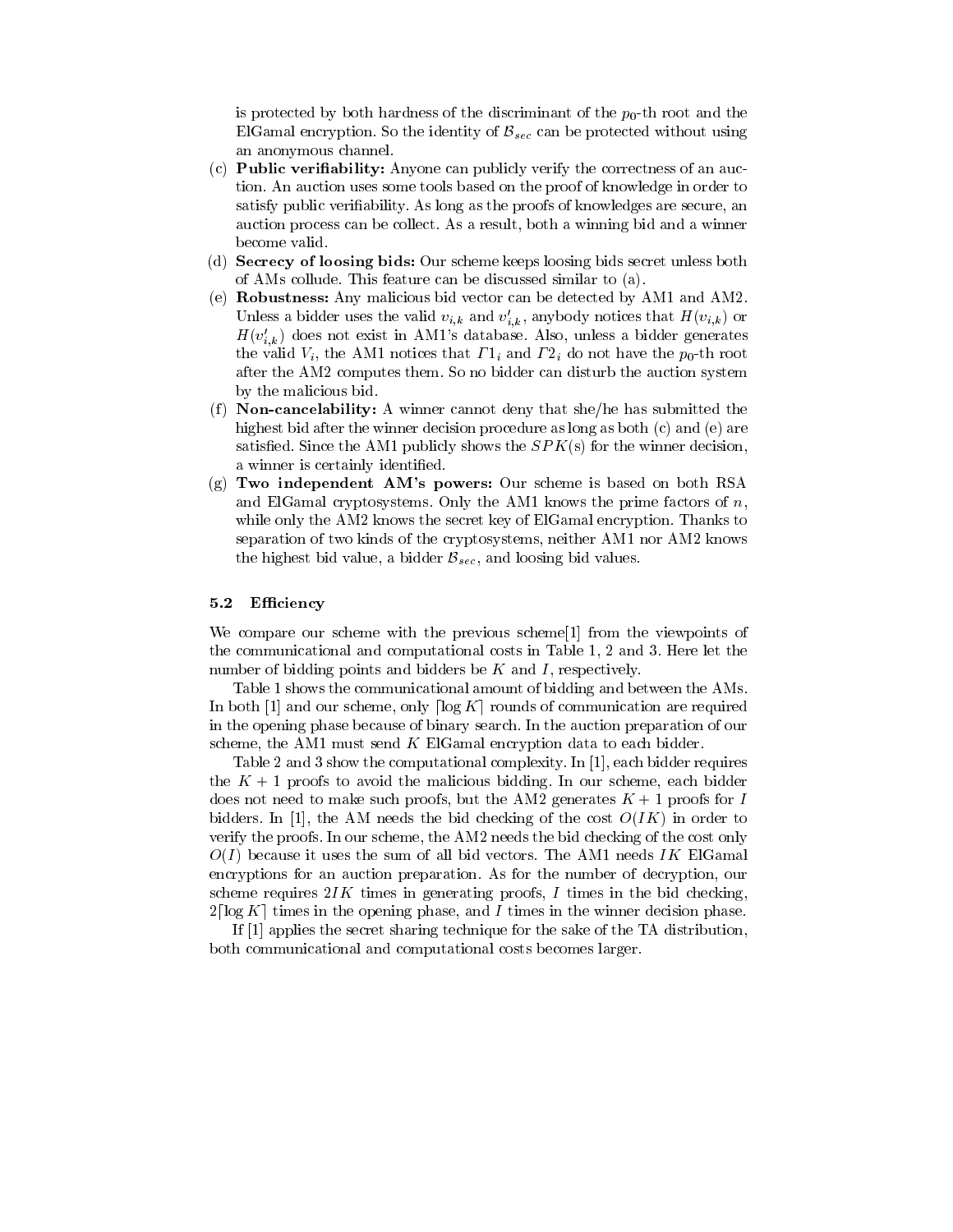Table 2. The computational costs (bidder)

|        | #Enc#Proof |
|--------|------------|
| [AS02] |            |
| Ours)  |            |

Table 3. The computational costs (AM)

|                   |        |                         | $\left \# \text{Enc}\right  \# \text{Proof} \left  \# \text{Multiplication} \right $ |      | #Dec                                               |
|-------------------|--------|-------------------------|--------------------------------------------------------------------------------------|------|----------------------------------------------------|
| $\sqrt{[A S 02]}$ | $\sim$ | and the contract of the | $IK + I[\log K]$   $O(IK)$                                                           |      | $2\lceil \log K \rceil + I$                        |
| Ours              |        |                         | $IK \left[ I(K+1) \right] 2 (IK + I \left[ \log K \right])$                          | O(I) | $\lfloor 2 \lceil \log K \rceil + 2I(K+1) \rfloor$ |

### **Conclusion** 6

We have proposed an electronic second-price sealed-bid auction which mainly satisfies (a) Secrecy of the highest bid, (b) Anonymity of the second-price bid,  $(c)$ Public verifiability, and (g) Two independent AM's powers. In our scheme, there is no single entity who knows the highest bid value, a bidder  $\mathcal{B}_{sec}$ , and loosing bid values. Also, each bidder does not have to compute the zero-knowledge proofs, but the AM computes such proofs. So the computational cost of bidder is lower.

## References

- 1. M. Abe and K. Suzuki. \M+1-st Price Auction Using Homomorphic Encryption". In Proceedings of the 5-th International Workshop on Practice and Theory in Public Key Cryptosystems (PKC 2002), LNCS, Springer-Verlag, page to appear, 2002.
- 2. C. Cachin. "Efficient Private Bidding and Auctions with an Oblivious Third Party". In Proceedings of the 6th ACM Conference on Computer and Communications Security, pages  $120-127$ , 1999.
- 3. J. Camenisch and M. Michels. "A Group Signature Scheme with Improved Efficiency". In Advances in Cryptology -  $ASIACRYPT$  '98, LNCS 1514, Springer-Verlag, pages 160-174, 1998.
- 4. J. Camenisch and M. Stadler. \Proving in Zero-Knowledge that a Number is the Product of Two Safe Primes". In Advances in Cryptology - EUROCRYPT '99, LNCS 1403, Springer-Verlag, pages 107-122, 1999.
- 5. K. Chida, K. Kobayashi, and H. Morita. \Ecient Sealed-bid Auctions for Massive Numbers of Bidders with Lump Comparison". In Proceedings of the 4th Information Security Conference (ISC 2001), LNCS 2200, Springer-Verlag, pages  $408-419$ , 2001.
- 6. M. Jakobsson and A. Juels. "Mix and Match: Secure Function Evaluation via Ciphertexts". In Advances in Cryptology - ASIACRYPT 2000, LNCS 1976, Springer-Verlag, pages 162-177, 2000.
- 7. H. Kikuchi.  $\{(M+1)\text{st-Price}\}$ Auction Protocol". In *Proceedings of the 5th Interna*tional Financial Cryptography (FC 2001), LNCS, Springer-Verlag, page to appear, 2001.